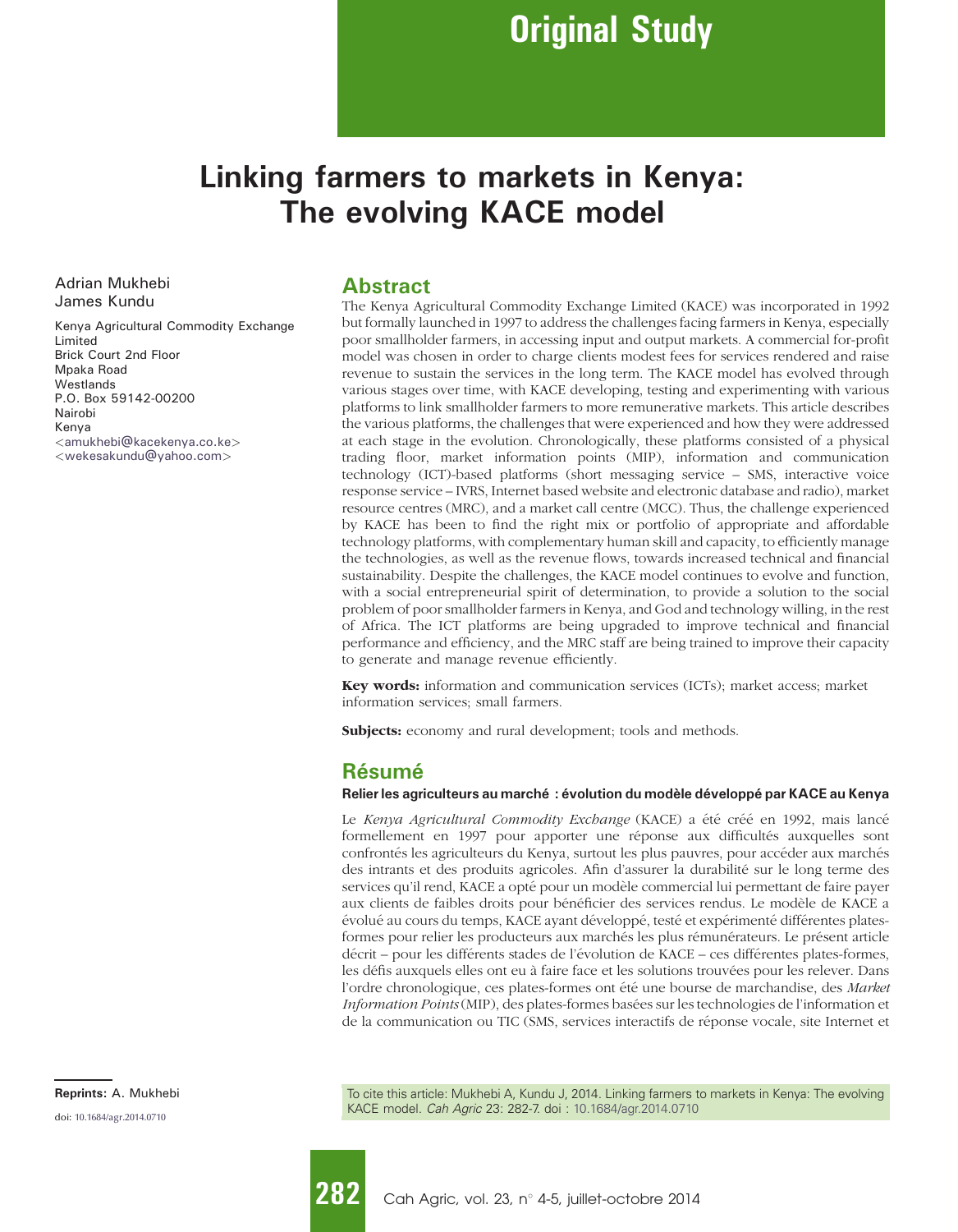base de données en ligne et émissions de radio), des Market Resource Centers (MRC) et un centre d'appel de marché. Le défi auquel KACE a eu à faire face a ainsi été de trouver la bonne combinaison entre les plates-formes technologiques disponibles et pertinentes et les ressources humaines nécessaires pour les faire fonctionner, tout en générant le revenu nécessaire à une plus grande durabilité technique et financière. En dépit des difficultés rencontrées, le modèle de KACE continue d'évoluer et KACE travaille avec la détermination que lui confère son esprit entrepreneurial pour trouver une solution au proble`me social des agriculteurs pauvres du Kenya et, la technologie le permettant, du reste de l'Afrique. KACE est en train d'élargir la base d'utilisateurs de ses plates-formes techniques, ce qui devrait améliorer leurs performances techniques et financières. Il forme aussi le personnel des MRC afin d'améliorer sa capacité à générer des revenus et à les gérer efficacement.

Mots clés : accès au marché ; petit agriculteur ; service d'information marchés ; technologies de l'information et de la communication.

Thèmes : économie et développement rural ; méthodes et outils.

armers' access to agricultural input and output markets in Kenya is still a major challenge, especially for smallholder farmers, despite rapid advances in information and communication technologies (ICTs) in recent years. Agricultural markets are characterized by long chains of transaction between the farmer and the consumer, with high transaction costs. Farmers often lament about exploitation by middlemen in the market place.

# The KACE model and its evolution

The Kenya Agricultural Commodity Exchange Limited (KACE) (www. kacekenya.co.ke) was incorporated in 1992, but was formally launched in 1997, to address the challenges facing farmers in Kenya, especially poor smallholder farmers, in accessing input and output markets. A commercial for-profit model was chosen in order to charge clients modest fees for services rendered and raise revenue to sustain the services in the long term.

The KACE model has evolved through various stages over time, with KACE developing, testing and experimenting with various platforms to link smallholder farmers to more remunerative markets. The

following is a description of the various platforms and the challenges that were experienced and how they were addressed at each stage in the evolution.

#### The physical trading floor

Initially, KACE set up a trading floor with physical trading boards in Nairobi. Farmers were expected to come and place offers to sell produce or place bids to buy inputs on the trading boards, and buyers were expected to come to the trading floor and bid to buy the offers or offer to supply the bids placed on the boards. Modest fees were charged for offer or bid placements on the trading floor (i.e. US\$ 5.88 per offer or bid). A negotiable commission of between 0.5 and 5% of the value of a transaction was charged on successful transactions. This model operated from 1993 to 1995. During this time, a number of challenges were experienced. The quantities of produce offered by farmers were too small to be of much interest to large-volume buyers. In addition, the quality of produce was highly variable, often below the standards required by buyers. Furthermore, the trading floor in Nairobi was too far from most farmers across the country. As a result of these challenges, the trading volume was too low to sustain operations and this led to the closure of the trading floor in Nairobi.

### The devolution to market information points

In 1995-1996, KACE decided to decentralize the activities of the trading floor from Nairobi to rural market centres, closer to farmers, and introduced an information service targeting the smallholder farmers. With financial support from the Centre for Agricultural and Rural Development (CTA) of the European Union and the African, Caribbean and Pacific (ACP) group of countries based in Wageningen, the Netherlands, KACE established Market Information Points (MIPs) in Machakos (Eastern Kenya), Eldoret in Rift Valley, and Chwele and Bungoma in western Kenya. MIPs were information kiosks set up in rural markets where farmers went to sell produce and buy inputs. In addition, commodity traders went to the markets to buy produce from farmers.

A MIP was staffed by a Manager, Assistant Manager, and a support staff member. It was equipped with ICTs, such as PC computers, mobile phones, and Internet connectivity. The task of a MIP was twofold. First, to collect market prices on commodities traded in the market in which it was located, and submit this information to KACE headquarters in Nairobi. KACE would receive the price information, verify its accuracy, prepare a summary of the information from all MIPs, and send the summary back to each MIP via email. The MIPs would then print and

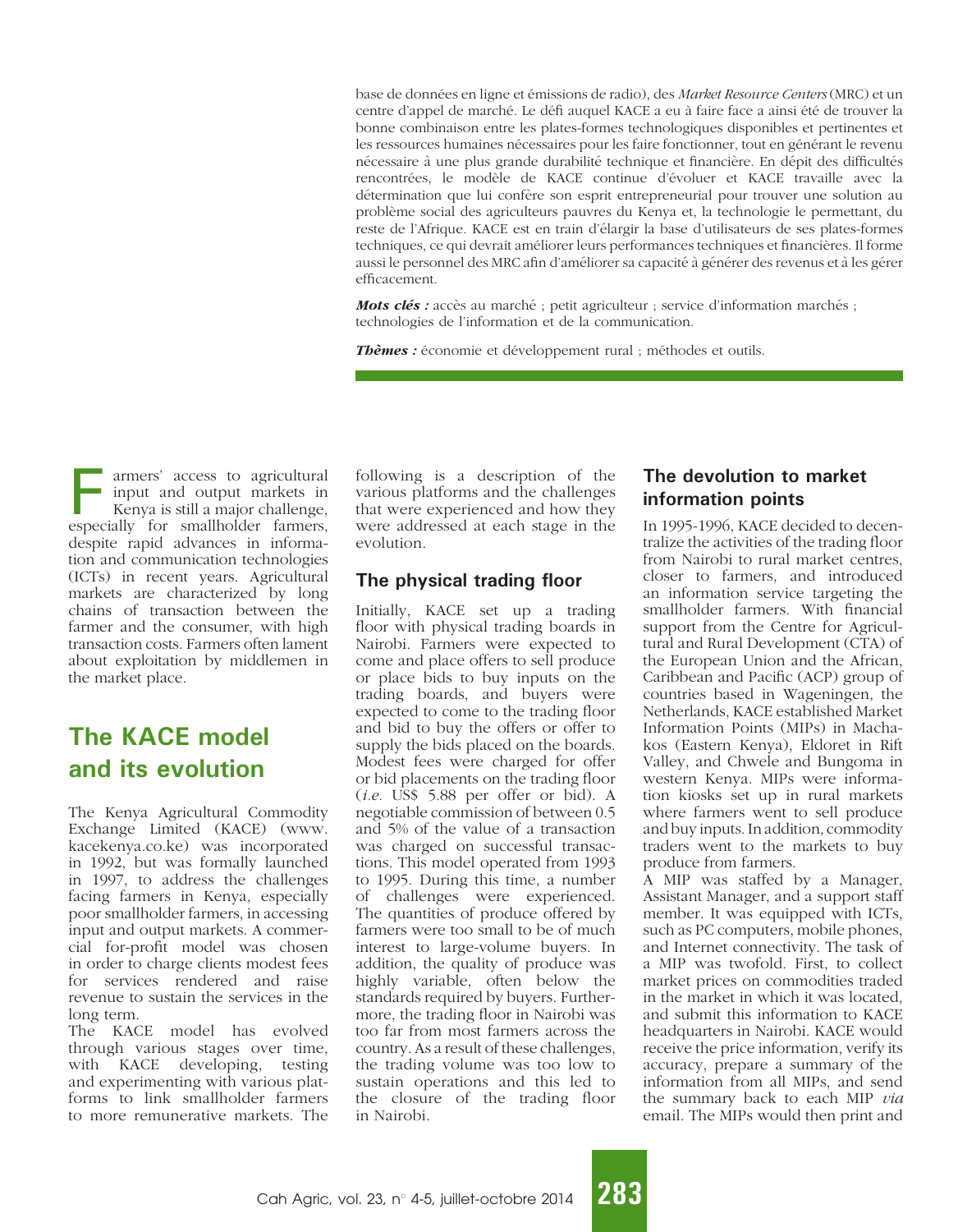display the price information on bulletin boards for farmers and traders who had free access. This information was intended to enhance the bargaining power of farmers for better prices with traders. The second MIP task was to operate a trading floor at the MIP; sellers (farmers) would place offers and buyers (traders) would place bids on a trading board for a small fee (US\$ 1.18 per offer or bid), and MIP staff would broker the transactions at a commission, negotiable between 0.5 and 5% of the value of a transaction. The challenge with this MIP model was that most clients who visited the MIP to view offers and bids as well as price information actually transacted business outside the MIP ([Tollens,](#page-5-0) [2006\)](#page-5-0). Thus, the amount of revenue generated by the MIP remained low.

#### The ICT revolution and the MIS

During this same period, there was a revolution in mobile telephony, with the arrival of the mobile phone in Kenya. KACE sought to harness the power of the mobile phone as a platform for the transmission of market price information; from MIPs to KACE headquarters in Nairobi, and from KACE directly to users using the short messaging service (SMS) and the interactive voice response service (IVRS). The Rockefeller Foundation and the ACDI/VOCA (Agricultural Cooperative Development International and Volunteers in Overseas Cooperative Assistance), through agricultural projects they were implementing in Kenya, provided financial support to KACE to develop these SMS and IVRS platforms. In addition, the establishment of five additional MIPs was supported by the projects: at Ugunja and Kisumu in Nyanza, Mumias and Cheptais in Western Province, and Kitale in the Rift Valley province in Kenya.

The SMS and IVRS services were developed on a revenue share basis with mobile phone service providers (MPSPs); users paid a premium per SMS and IVRS, and KACE was to be paid a small proportion, often less than 20% of the premium rate. The majority of fees collected (60%) went to the MPSPs, and the balance of 40% was to be shared between KACE and third party ICT firms contracted by the

MPSPs to provide SMS & IVRS services to downstream service providers, such as KACE.

The SMS platform has been more successful than the IVRS; there is an average of 30,000 SMS messages per month, sometimes as high as 50,000 during crop harvest times. On the other hand, IVRS hits have not been more than 1,500 per month even during peak season times. The premium per IVRS call is higher (at about US\$ 0.35) compared to US\$ 0.08 per SMS. However, there have been challenges in receiving the revenue share due to KACE from the third party ICT firms. Besides, KACE has no access to, nor is it able to verify, the actual volume of SMS messages or IVRS calls reported by the third party ICT firms.

Two Internet-based platforms were also developed: the KACE website (www.kacekenya.co.ke) and an electronic database termed the Regional Commodity Trade and Information System (RECOTIS). KACE disseminates updated market price information through the website and RECOTIS. About 1,000 user email addresses are in the electronic database. Updated market price information is sent daily to recipients in the database as email messages in an Excel worksheet attachment. The information is also posted on the website, with access through subscription. Information is sent on 42 crop and livestock commodities. A time series database of monthly average prices is also available at the KACE website on subscription. Subscribed recipients of daily updated market prices pay KACE a subscription fee of US\$ 65 for six months or US\$ 125 for 12 months. However, of the 1,000 recipients, only 30% are subscribed, the rest being uncharged students in agricultural colleges/universities. Time series data is available at negotiated rates.

Most farmers, except the few organized in groups, associations or cooperatives, have no Internet connectivity and are therefore not able to receive information through the KACE website or the RECOTIS.

#### Market resource centres and the franchise model

It became apparent to KACE that there were more services demanded at the MIPs beyond market price information. Farmers were demanding shortterm storage for their commodities not sold at the end of a market day, so as to avoid selling them at throw-away prices at the end of the market day. Traders demanded quality testing services such as weighing of produce or testing for moisture content and transportation. Other clients wanted mobile phone airtime, access to Internet, etc. To meet these demands, the range of services provided at a MIP was expanded beyond market information to include provision of any relevant (agriculturalbased) demand-driven services on commission. As a result, the name MIP was changed to Market Resource Centre (MRC).

The MRC platform presented KACE with a management burden. To address this, KACE decided to introduce a franchise mode in 2006. In this model, MRCs would transform into autonomous companies but networked with KACE through a franchise agreement. They would develop and offer services on commission for financial sustainability. They would pay KACE a franchise fee (of 2%) based on the volume of their sales revenues. Seven MRCs were franchised in 2006- 2007: Bungoma, Machakos, Mumias, Eldoret, Kitale, Cheptais, and Kimilili. Franchised MRCs were expected to be financially self-sustaining after two years of operation, while providing affordable services targeted at the smallholder farmers and small and medium enterprises (SMEs). KACE oversees the activities of the franchised MRCs to ensure that they develop services that are standardized, affordable, and appropriate to the needs of poor smallholder farmers. KACE provided capacity enhancement business training and technical assistance to the franchisees, and also arranged guaranteed start-up phase credit through a micro-finance institution. The aim of the training was to equip franchisees with the necessary knowledge and skills to provide services to smallholder farmers and SMEs on sound commercial business lines and enhance the chances for their financial success.

Following the 2007-2008 post-election violence in Kenya, in which over 1,500 people were killed as a result of a disputed election, KACE MRCs

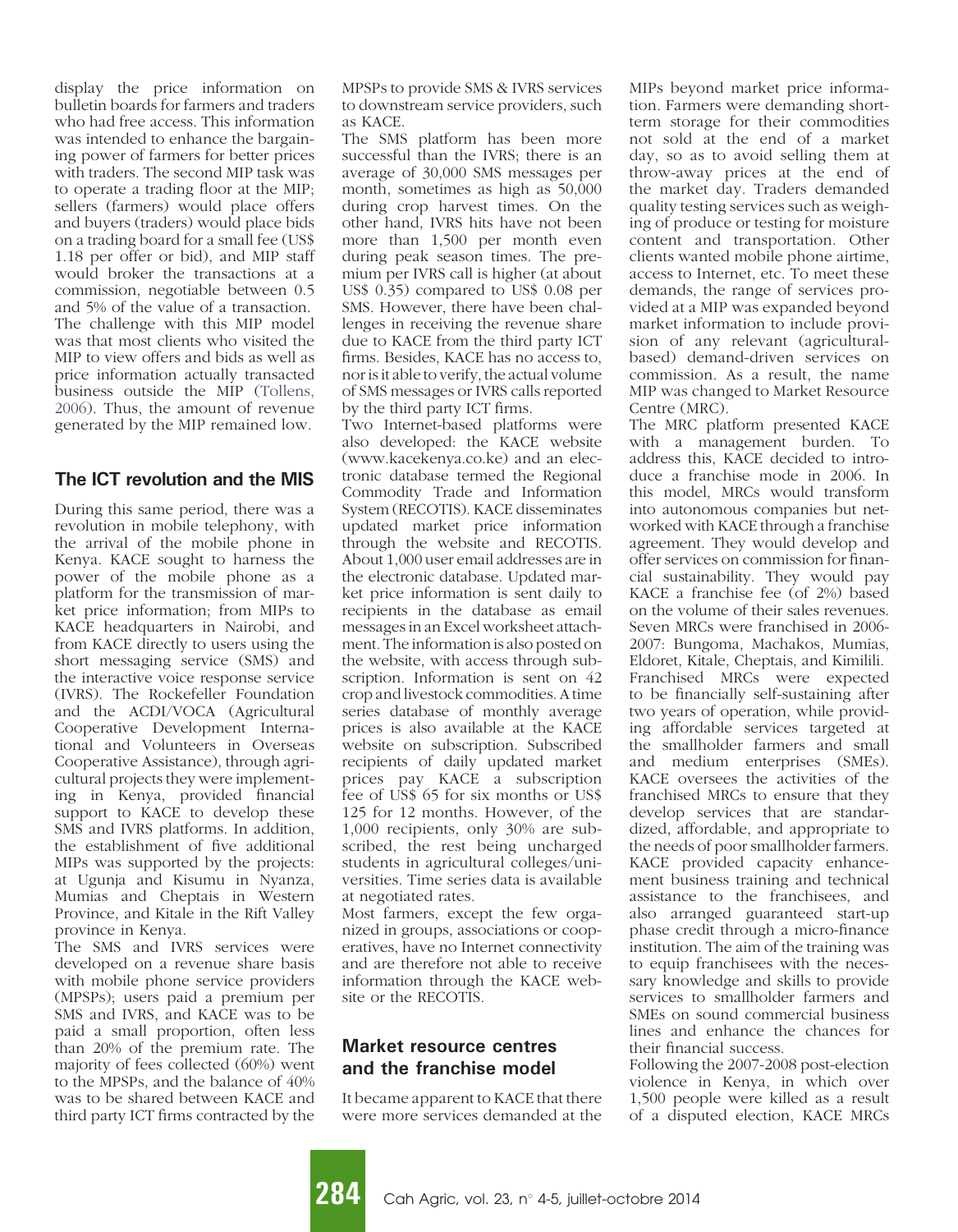were badly affected; most were vandalized and equipment and commodity stocks stolen, and a considerable farmer clientele was lost due to farmer displacement. Only Bungoma, Chwele, Kitale, Eldoret, and Machakos survived the turmoil. Of these franchised MRCs, two are financially self-sustaining, one is almost selfsustaining, and two are still struggling.

#### The radio programme and market call centre

To assist franchised MRCs in improving and broadening the range of their market linkage services, KACE developed a virtual trading floor through the use of radio and market call centre platforms.

The initial radio platform to be established was with the West FM Radio Station in Bungoma Town in western Kenya, in a region where most franchised MRCs were located. A radio programme branded Soko Hewani (the Supermarket On Air) was introduced in 2006. During a 15-minute programme, a KACE presenter would broadcast selected offers and bids, and ask listeners to call provided mobile phone numbers of MRCs closest to them for more information on the offers or bids, or provide new offers or bids.

However, the West FM had a limited range with coverage of an area with only 100-km radius from Bungoma Town. KACE decided that a radio platform with national coverage would be more effective in linking offers from production surplus to bids in production deficit regions across the country. As a result, the Soko Hewani programme was transferred to the Kenya Broadcasting Corporation radio (KBC) in Nairobi, which is the national radio station, in 2011.

To complement and promote the national Soko Hewani radio programme, KACE established a Market Call Centre (MCC) with a premium phone number (for which users paid an extra charge beyond a normal call charge), whereby radio listeners would call for information about offers and bids and market linkage services. The MCC calls were on a revenue share basis, as previously explained for the SMS/IVRS services.

Whereas the volume of calls to the MCC was substantial, especially during the Soko Hewani broadcast periods (e.g. as many as 2,000 calls within the 15-minute programme), there were several challenges experienced. First, the MCC would break down or crash from time to time. The capacity installed was not sufficient to handle a deluge of calls at once. Second, there was a damaging malfunction in charging premium for the MCC calls at one time; whereas the agreed charge was US\$ 1.18 per call regardless of the length of time, callers were charged this rate per minute! This chased away many clients from the service. Attempts were made to correct the error, but the damage had already been done. Besides, the cost of hosting a 15-minute Soko Hewani programme on KBC was high, at US\$ 706. To make matters worse, there was a challenge in receiving revenues generated from the calls from the third party ICT service provider. Due to these challenges, KACE suspended the MCC and Soko Hewani for reformulation of the platforms for technical efficiency and revenue generation. With technical assistance from the International Trade Centre (ITC), since August 2013, these platforms have been reformulated and tested ready for a re-launch in October 2013. In the reformulated platforms, client payments go directly to KACE, through mobile phone money transfer systems, such as the Safaricom's popular and well-known M-Pesa system.

## Some perspectives and lessons learned

The structure of agriculture in Kenya is dominated by smallholder farmers who produce and offer small quantities of highly varied quality produce. It is difficult to link such farmers to better markets through formal or orthodox centralized commodity exchange, which requires offers/bids of large-volume produce of standard quality grades. Whereas a decentralized exchange closer to farmers offers an alternative, this requires complementation with effective and affordable ICT-based platforms for wider coverage.

Although mobile phone-based platforms offer appropriate and affordable ICT platforms for linking smallholder farmers to better markets, they benefit MPSPs more than the downstream service providers such as KACE that actually use them to provide services to farmers. MPSPs take the lion's share of the premiums charged. It would help if the downstream service providers had more direct revenue sharing contractual arrangements with MPSPs, rather than having to go through third party ICT firms contracted to the MPSPs, or better still, if the service providers could receive client payments for the ICT services directly. By providing reliable and timely market information and market linkage services targeted at smallholder farmers, KACE is expected to improve the efficiency of agricultural markets, and enhance the bargaining power of smallholder farmers in the market place for better prices, resulting in higher farm-gate prices and farm incomes. With higher incomes, farmers would afford to invest in modern technologies to increase productivity. With higher productivity at better prices, smallholder farmers would further increase their incomes, thus creating wealth and escaping the vicious cycle of poverty that they currently find themselves trapped in. Besides market price information, it was the experience of KACE that market linkage mechanisms, which enable the farmer to actually sell his/her produce or purchase needed inputs on time and at competitive prices, are key to making markets work better for the poor smallholder farmer. In a study of MIP users, [Asaba](#page-5-0) et al. [\(2005\)](#page-5-0) found that farmers in rural areas were willing and able to pay for additional marketing services beyond market information for more effective linkages to input and output markets. They demanded services such as commodity grading, storage, transportation, short-term credit (for example to hire transport to market), document preparation, mobile phone services, and other e-services such as e-mail. However, there were no local entrepreneurs with the knowledge and capacity to develop and deliver the services in the remote rural areas where most farmers live. A further lesson for KACE is that scaling out the MIP model, whereby MIPs are owned

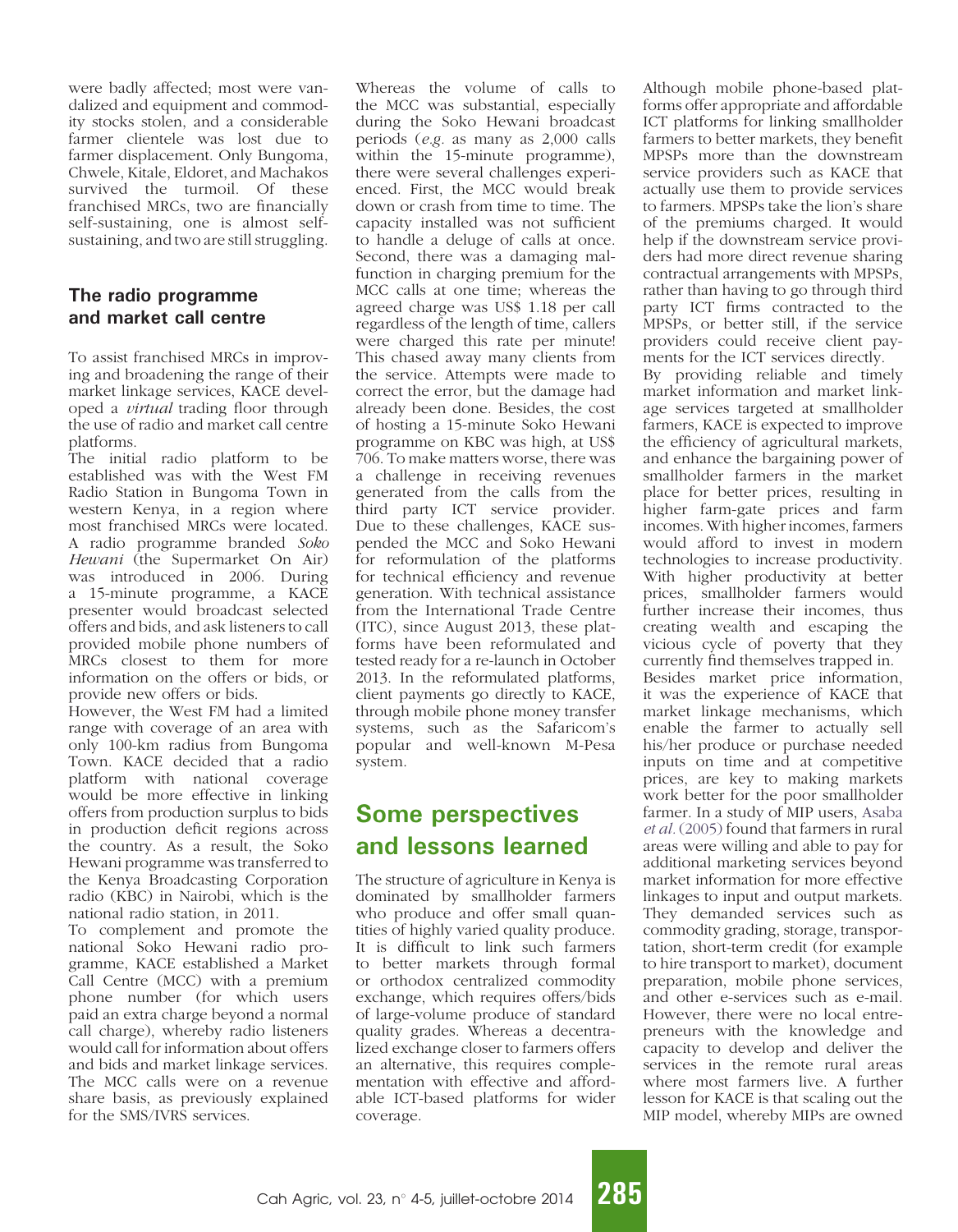and managed by KACE in order to provide an expanded range of services demanded by farmers, would create unsustainable financial and management burdens upon KACE, hence the adoption of the franchise model.

In a review of KACE in 2006, Tollens notes that most MIS in Africa limit themselves to market price information. This is the essence of a MIS. However, KACE also has a commodity exchange service through matching offers and bids, which are prominently displayed on blackboards at MIPs and disseminated via SMS and the Internet. This is a substantial institutional innovation, unheard of until now, and could really be a major institutional breakthrough in the reform of agricultural markets in Africa (Tollens, 2006). However, KACE has given priority to the development of platforms (MCC and national Soko Hewani) for up-scaling the matching of offers and bids in a way that would generate revenue for financial sustainability.

[Meuleman \(2007\),](#page-5-0) in a study of the impact of the KACE market information system, concluded that the proportion of farmers and traders that say their incomes have increased and their bargaining positions have improved is very high (75% farmers and 60% commodity traders). Furthermore, Meuleman concluded that it was clear that during the years in which the KACE has been operational, market integration improved for two commodities studied (i.e. maize and beans). This study also highlighted the challenges faced by KACE then, including poor infrastructure that imposes high transport costs to markets, high costs of mobile phone calls and SMS, and small quantities of produce of varying quality offered. However, in Kenya, as in other countries in Africa where mobile telephony has expanded rapidly in recent years, access to a phone has increased and the cost of a call and SMS has decreased. The boom of ICTs renders MISs more efficient but also less necessary as it allows farmers and other market players to get more easily the information they need by calling relatives and friends. For a MIS such as KACE, the answer to this has been to provide additional services beyond just market price data. KACE has tried to do this by providing: i) broader information

about the market (the interactive radio program, Soko Hewani); ii) data on offers and bids (MCC); and iii) additional services to facilitate the connection between sellers and buyers (the MRCs).

Other lessons based on KACE include the following:

– first, market price information per se is necessary but not a sufficient condition for smallholder farmers to actually access better input and output markets; complementary services such as storage, bulking into reasonable volumes and other value-addition to access large-volume buyers, transportation, and trade finance (e.g. for transport) are also needed;

– second, ICTs have a critical role to play in enabling farmers in remote rural areas to access market information and other services. However, ICT costs must be sufficiently low to be affordable to smallholder farmers;

– third, to be financially self-sustaining, market information services must cover large areas, connecting commodity surplus and deficit areas.

### **Summary** and conclusions

KACE was established to address the challenges facing farmers in Kenya, especially poor smallholder farmers, in accessing input and output markets. A decentralized user-fee model<sup>1</sup> was chosen in order to charge clients modest fees for services rendered and raise revenue to sustain the services in the long term. The model has evolved over time, developing, testing and experimenting with various ICT-based platforms to link poor smallholder farmers to more remunerative markets. Chronologically, these platforms were a physical trading floor in Nairobi, rural market information points (MIPs), information and communication technology (ICT)-based platforms (short messaging service – SMS, interactive voice response service – IVRS, Internetbased website and electronic database and radio), market resource centres (MRC), and a market call centre (MCC).

There were technical and financial challenges that cropped up at each stage that limited the generation of revenue for financial sustainability. A central trading floor in Nairobi was too far removed from farmers in rural Kenya. Although farmers and traders visited MIPs to access market information, they transacted most of their deals outside of the system, denying KACE much needed revenue. The SMS function applied had limited capacity to transmit a large volume of data; several SMS messages were required to disseminate price data, which was not only cumbersome but increased expense to the user. The IVRS is relatively too expensive for smallholder farmers; the capacity of the MCC installed proved inadequate for the volume of calls at peak times. The key financial challenges were the small proportional share of user SMS, IVRS, and MCC calls that ICT firms were willing to give to KACE, plus the inability of the ICT firms to pay KACE, even the little that was due to KACE. In addition, MIPs and MRCs lacked financial capacity and discipline to generate and manage their finances well enough to pay KACE some agency or franchise fees. Political instability that occurred in 2007- 2008 negatively impacted MRC operations to the extent that some closed and only a few survived.

Thus, the challenge experienced by KACE has been to find the right mix or portfolio of appropriate and affordable technology platforms, with complementary human skill and capacity, to efficiently manage the technologies as well as the revenue flows towards increased technical and financial sustainability.

Despite the challenges, the KACE model continues to evolve and function, with a social entrepreneurial spirit of determination, to provide a solution to the social problem of poor smallholder farmers in Kenya, and God and technology willing, in the

<sup>1</sup> However, not all users of KACE services pay fees. For instance, those who receive price information broadcasted on radio do not pay any fees, thus the service is a public good. In addition, KACE does not charge student recipients for its information through RECOTIS, although this will change in the reformulated platforms such that any user will have to send payment by the mobile phone money transfer platform in order to access KACE offers, bids, and price information.